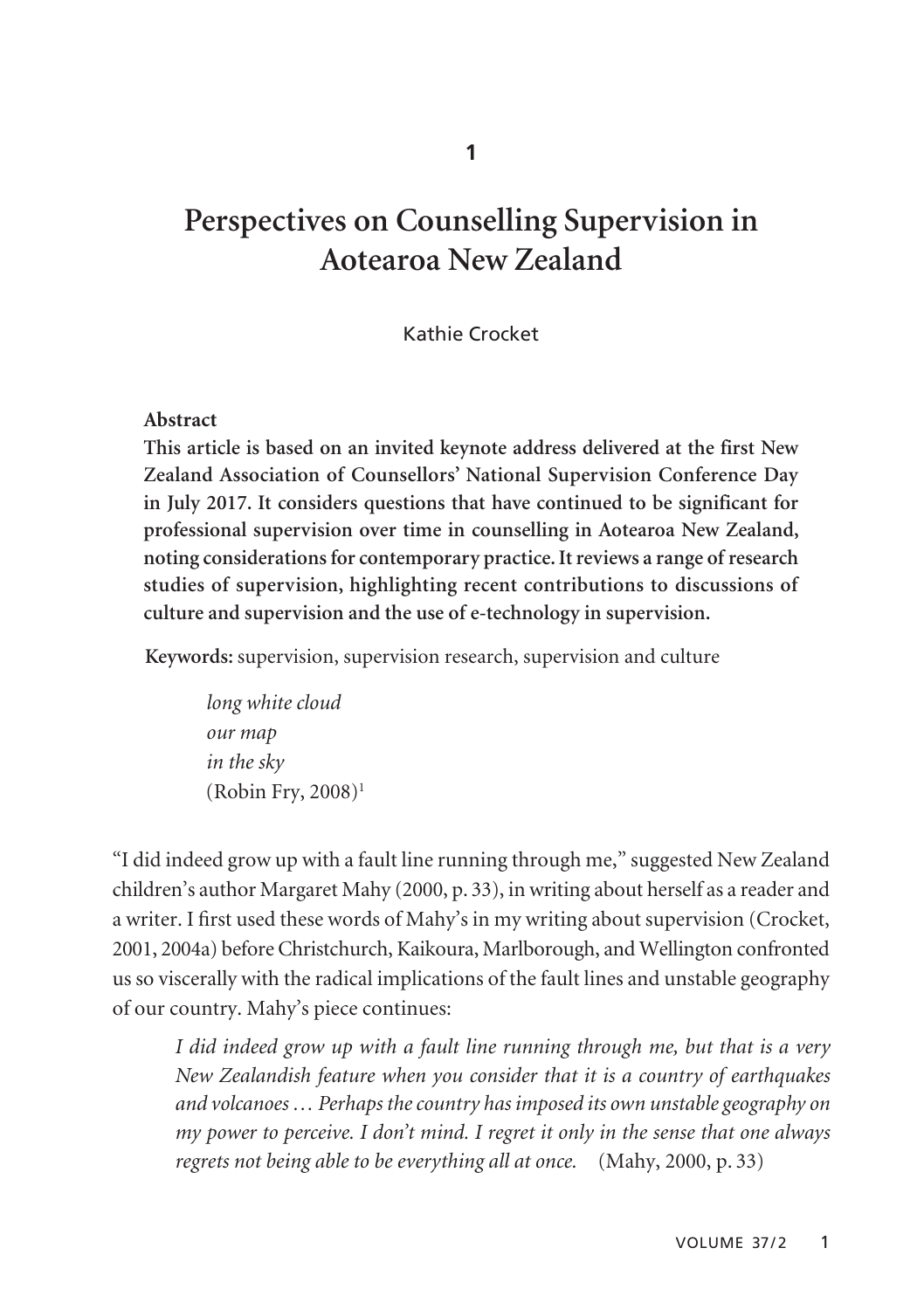Maybe that's a first point to notice about professional supervision: it may be called supervision, but it doesn't mean we can be, or see, everything all at once. That point holds for any particular supervision relationship, but also for supervision itself, here in Aotearoa and here in our profession of counselling.

Mahy's interest in fault lines as "a very New Zealandish feature" has relevance then for supervision. Philip McConkey—who contributed much to counselling supervision in New Zealand, particularly through his regular articles in the New Zealand Association of Counsellors' National Newsletter—was awarded a Winston Churchill Memorial Trust scholarship in the late 1990s to go to the United Kingdom to study supervision. In the report he wrote on his return (McConkey, 1999), he called for giving supervision more attention here in Aotearoa New Zealand, suggesting that "[i]t needs to be talked about, examined, read about and understood" (p. 82). He argued for a "genuine New Zealand-based version of the discipline, rather than merely 'transplanting' something from the northern hemisphere" (p. 82).

Two decades later it is no less relevant to ask questions about the situatedness of our professional practice—as counsellors or supervisors—here in Aotearoa New Zealand. For example, Joy Te Wiata's Master of Counselling thesis (2006) was a qualitative study where Joy explored with a group of Päkehä counsellors ways in which their counselling practices are shaped by their location in Aotearoa and so by whakaaro Mäori—Mäori thinking and ideas and practices. In teaching supervision, I invite students to ask each other the same question, one that is critical for any of us taking up the work of supervision. How are our practices of supervision shaped by the various systems of knowledge that come up against each other in Aotearoa New Zealand? Margaret Mahy's fault line draws attention to our positioning as not only internationally connected, but also local, particular.

In the learning and teaching of counselling theory, or supervision theory, the term "worldview" is often employed: this term seems to me now to be perhaps not robust enough, overly neutral, in describing the encounters between different systems of knowledge, different assumptions about what's taken to be true, about the nature of personhood, and understandings about how problems are produced and might be responded to. Does the term worldview sufficiently acknowledge difference, both between-group and within-group difference? Does it sufficiently acknowledge, for example, the harm done by colonisation, or ongoing experiences of colonisation trauma (see, for example, Pihama et al., 2014; Reid, Taylor-Moore, & Varona, 2014)? In its apparent neutrality the term may obscure practices of oppression and marginalisation.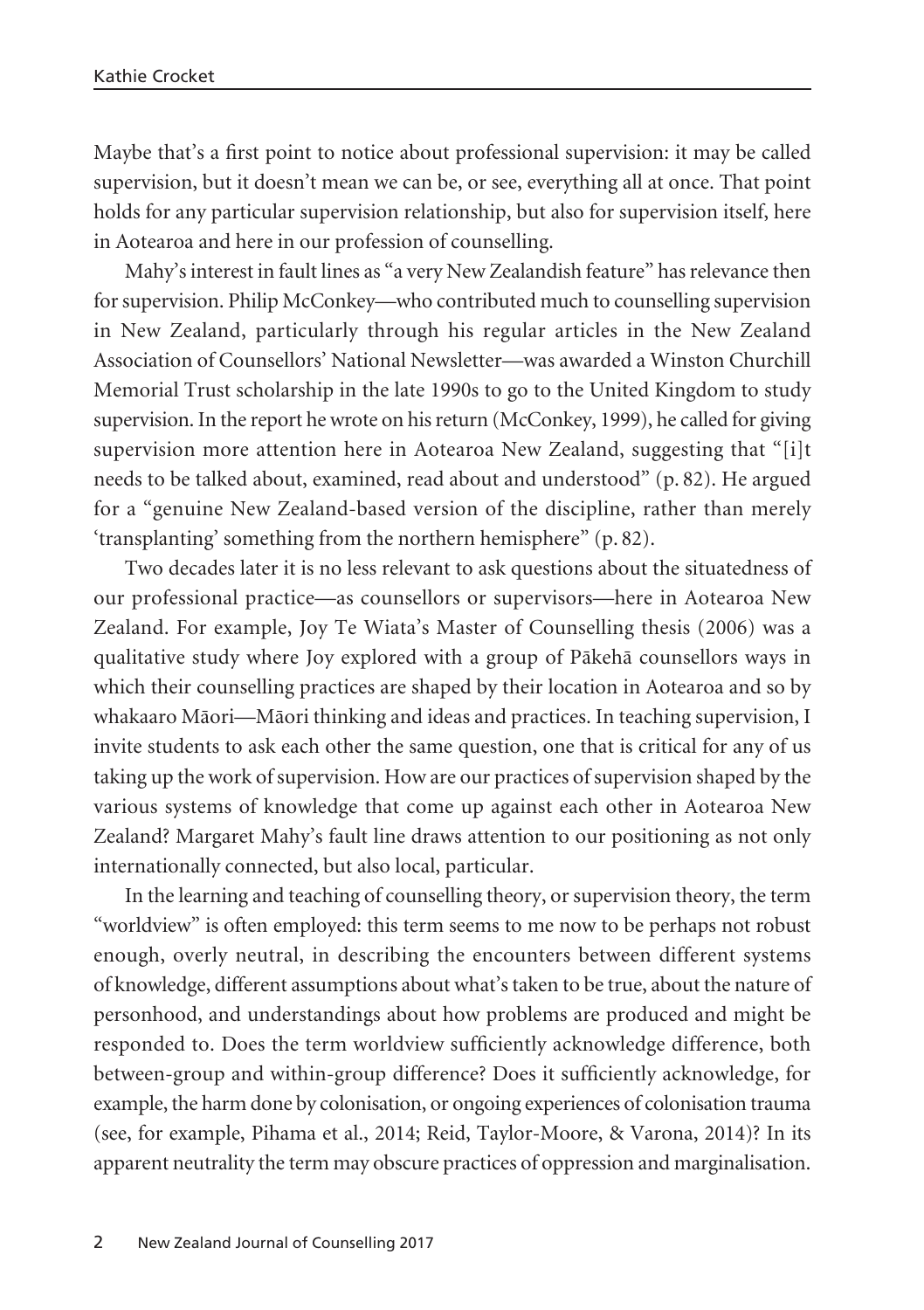There is the risk that in a settler culture we may continue to learn only *about* the other and their worldview as an abstraction—rather than learning *with* and *from* the other as Alison Jones and Kuni Jenkins (2008, p. 471) put it—and so being changed ourselves.

Margaret Mahy wrote of being an international reader—and as a supervisor and researcher I have reasonable familiarity with an international supervision literature. But in considering the situatedness of supervision, I position my contribution by acknowledging the karanga I hear as a Päkehä woman to open myself to explore the fault line that runs through me, and which shapes my life. If I have heard the wero, the challenge, the task is to honour and acknowledge the gifts of knowledge that Mäori cultural ethics (see Hoskins, 2012; Swann et al., 2017) offer as partnership—to take up the wero and step forward into a discussion of supervision that is overtly located here in Aotearoa.

I can do this only in partnership: and so my next step in looking around is to highlight a story from a current co-authored chapter on supervision (Rewita, Swann, Swann, & Crocket, 2017), retold here with the support of my co-authors Titihuia, Huia and Brent. Titihuia Rewita contributed to the work of the NZAC national supervision committee over some years, and I acknowledge her contribution to my own learning, including in supervision. In our exploration of supervision and culture in the chapter, we tell a story of Titihuia's supervision with a Päkehä counsellor, Sonya. This story illustrates a point Titihuia made in an earlier article about supervision and culture (Rewita, 2013):

*As a practitioner who is often called into a position of cultural supervisor and consultant, for me it is important that supervision brings forward and appreciates difference, by engaging questions that will bring about a shared understanding. I am interested in the cultural knowledge that the counsellor brings. I am interested in an approach that allows for a mutual process, engagement with different world views, and appreciation of different values, so that the focus is on building a relationship with difference.* (p. 88)

The supervision practice story builds from a point made earlier in our chapter about taking time to ask a series of questions as a supervision relationship is negotiated: "ko wai?" questions, "nö whea?" questions, and "what are your hopes for our supervision mahi?" questions (Rewita et al., 2017, p. 216). As well as asking Sonya about her knowledge of and connection with local services for Mäori clients, Titihuia asked her about what she knew of the tangata whenua of the place where she had grown up.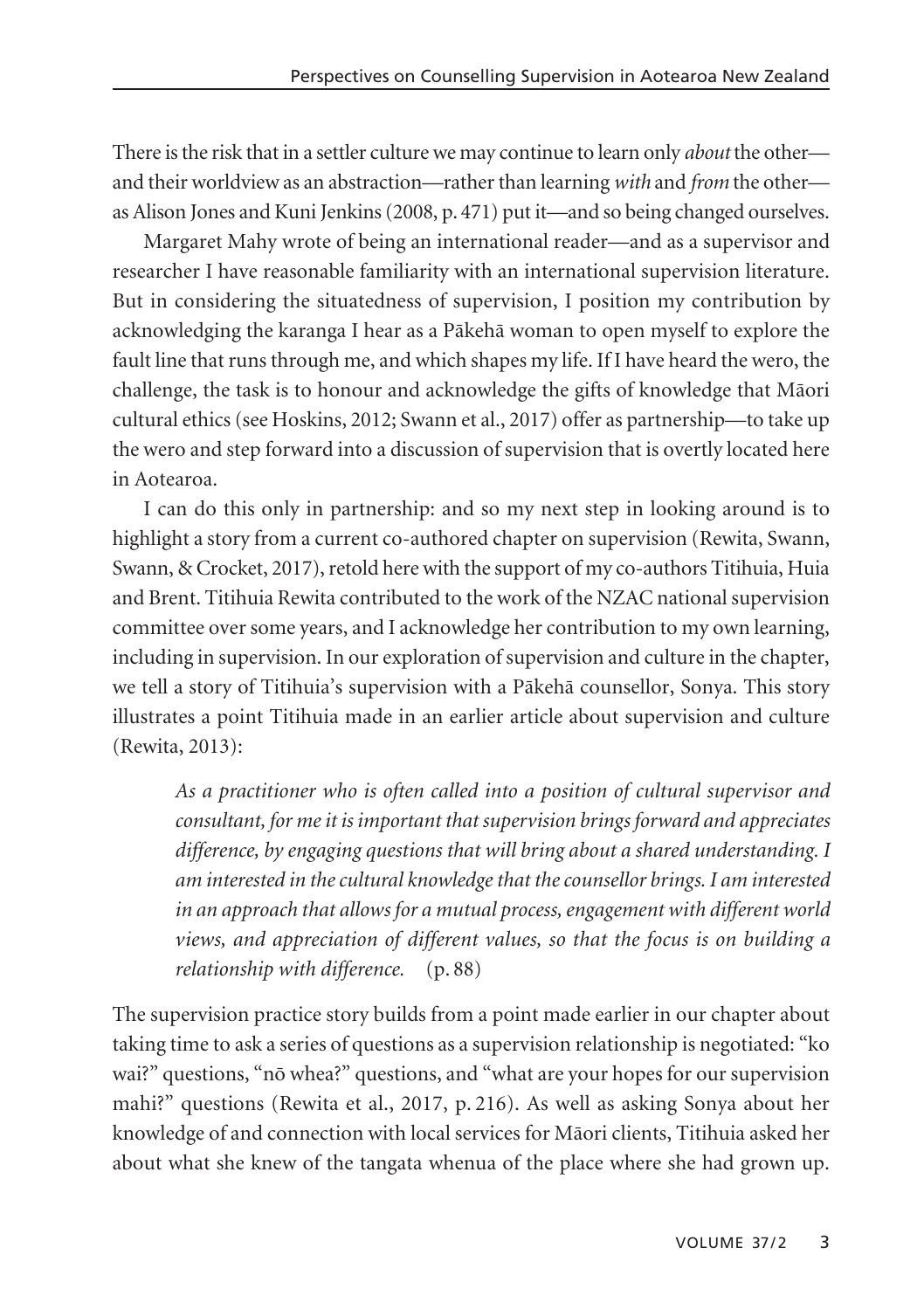Sonya's reply was that she knew little about the Mäori world until her move north to the city where she has lived for the last twenty years.

Before hearing Titihuia's reply, I invite readers to imagine what she may have done in response, and what her purpose might have been.

"Mmm," Titihuia pondered aloud; "Do you have any thoughts about that?" (Rewita et al., 2017, p. 220).

Titihuia's pondering question was a gentle, elegantly nuanced supervisory invitation to Sonya to consider her own relationship to place, and to history. Sonya replied that Mäori were not visible, naming a number of areas of her experience where this was the case. Rugby was the exception.

Again, a gently nuanced inquiry, an invitation to responsibility followed, as Titihuia asked again, "Do you have any thoughts about that, the invisibility?" (Rewita et al., 2017, p. 220). The call, the karanga, Titihuia offered Sonya was a call into responsibility, into partnership, into making meaning about what it means to practise counselling in Aotearoa New Zealand, and how we are shaped by our own histories and the history of our country. Titihuia's question offered Sonya an opportunity to grapple with the possibility that "history permeates the present, often in strange, subconscious or barely perceptible ways", as Manathunga (2014, p. 22) wrote in an exploration of postcolonial theory in intercultural research supervision.

Within the broader field of education there is an emerging scholarship focusing on a pedagogy of place, an approach to learning and teaching that considers the forms of knowledge that are available, the means by which particular knowledges become privileged, and that provides for renegotiating marginalised indigenous knowledges of that place (Connell, 2007; see, for example, Manathunga, 2014; Penetito, 2009; Somerville, 2010). *What* has come to be taken as true, and *by what means*? The question here, for Titihuia and Sonya, is about what it means to live in a settler culture, to live in this place, to practise counselling in this place. A place-based orientation to supervision invokes, as sociologist Avril Bell (2017) puts it in writing about university scholarship:

*… a quality of working from an awareness of location and, along with that, an awareness of those others (human and/or non-human) with whom they share this location, and with other ways of being and knowing that exist alongside their own.* (p. 19)

Titihuia began the supervision relationship by asking Sonya, "Where are you from?" *nö whea koe*? And with two further questions that asked Sonya to make meaning of and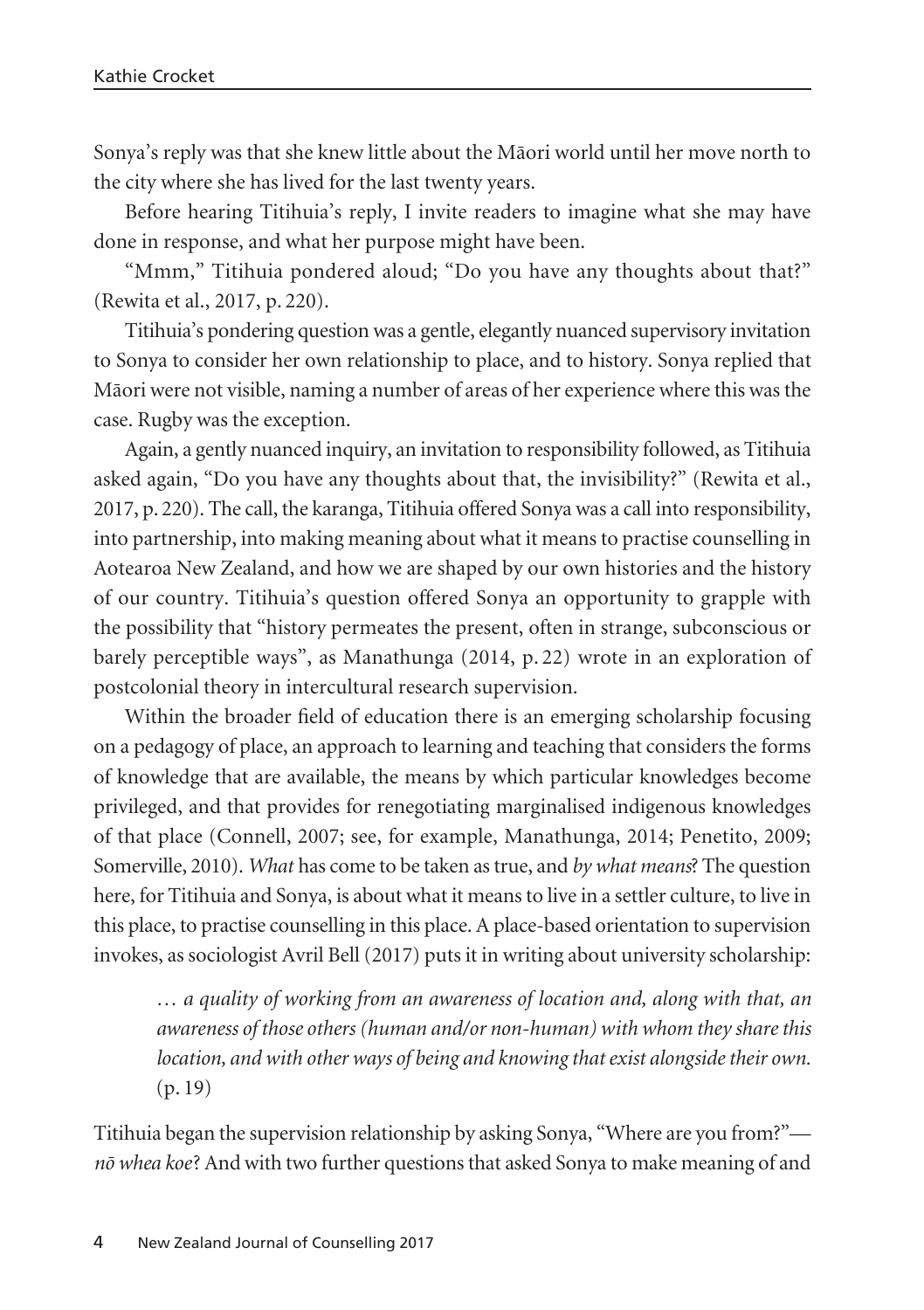take a position on her own lived experience—*do you have any thoughts about that?* supervision opened up new territories of life and practice for Sonya. Titihuia's questions invited an enhanced awareness of location. In response, Sonya went on to speak with family members who were still in the south, exploring the past and the present. Over time she discussed with Titihuia, in supervision, some aspects of what she learned from these family conversations.

In the next episode our chapter tells of Titihuia's supervision story (Rewita at al., 2017) the supervision takes a significant turn. "Titihuia," Sonya said, "the first time you asked me about the tangata whenua back home, I didn't imagine how that was helpful for my practice. I just thought you wanted to get to know me, kind of on your terms. But here is a story that I would not have imagined." Sonya went on to speak of a new client arriving in her practice, Janet, a Päkehä woman ten years older than Sonya. Janet's marriage had recently ended after thirty years and her life seemed increasingly bleak. Sonya told Titihuia of having asked Janet's permission to ask about her life before her marriage—and Janet had agreed to this suggestion. As Sonya continued to report the conversation that followed, Titihuia asked a question that highlights an important distinction in supervision, a focus on the therapist in the work (see Crocket, 2001, end of chapter 4) in contrast with what Lowe and Guy (1996, p. 31) characterise as "the drama of the case."

"Sonya, it seems important to you today to report this conversation step by step, and you don't usually do that in supervision. What's the story here—there is something about place, that it was down south, or what is the significance for you?"

Again, Titihuia's supervision practice demonstrates skilful inquiry that invited Sonya to theorise this counselling event and its significance to her as a practitioner. Knowledge for practice was being made as they spoke, as the dialogue that follows shows. Referring again to the *nö whea?* question that Titihuia had asked at their very first supervision meeting, Sonya continued, "It was such a surprising question, in a way, when you asked it—when you asked about where I was from and about tangata whenua—and now I see how it was about more than just getting to know me better. I may have missed something important for Janet had I not had the experience of you asking about my own history."

After a pause, Titihuia asked quietly, "What seems important to you here?" A further pause, and Sonya replied, "I could have thought that it's kind of just a 'getting to know you' thing, to ask about someone's history, to ask about where I was from, and what connections I had with the local people. But it's more than that, isn't it?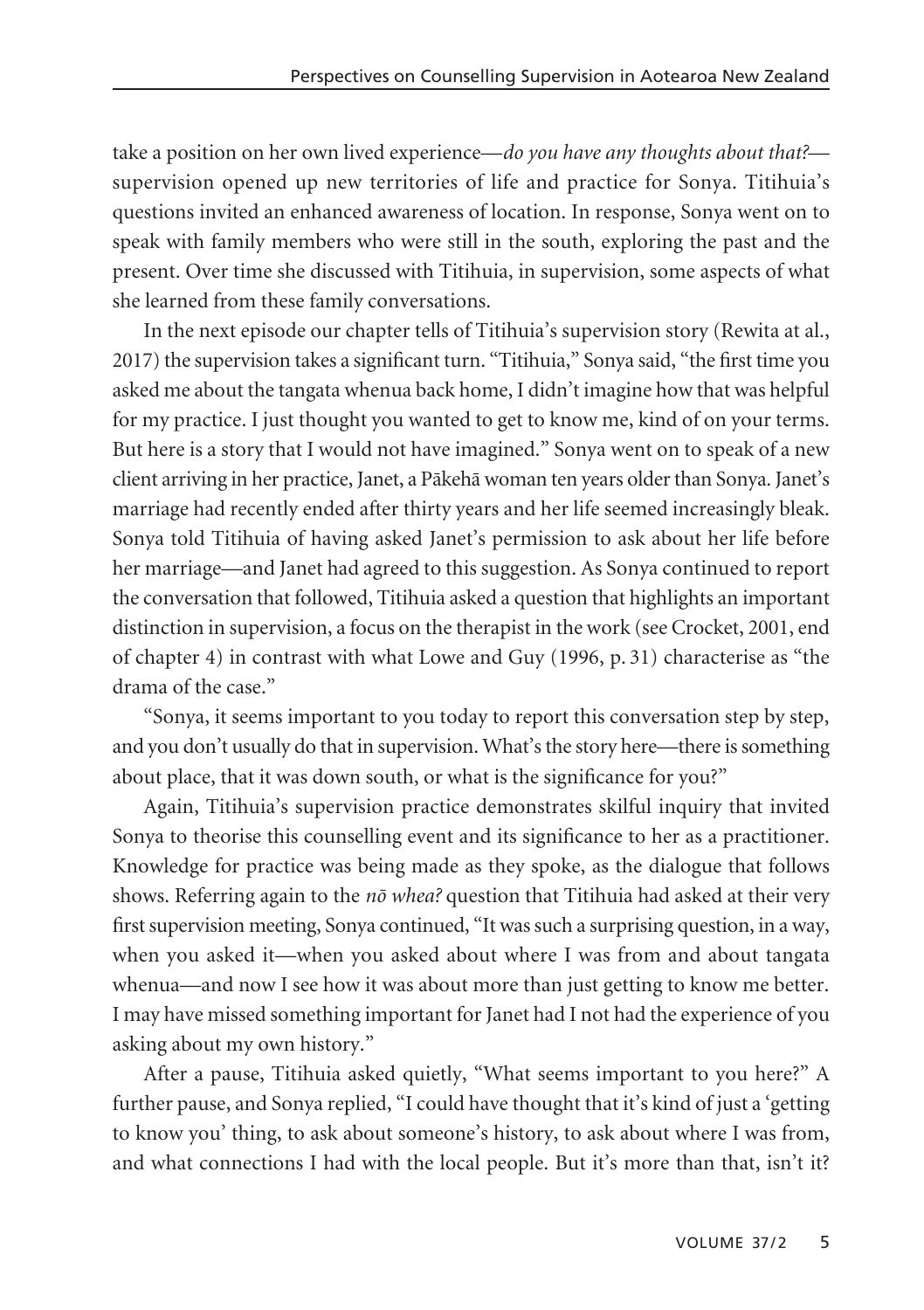It's living a philosophy, a philosophy of connectedness, or of responsibility, somehow. It's the meaning of the practice. And the effect of the practice." (See Rewita et al., 2017, pp. 221–223.)

Supervision has provided the conditions of possibility for learning, for the generation of refined counselling practice. A number of scholars write about the kind of learning space and relationship at work here as a "contact zone" (see Somerville, 2010 for example), a place of encounter with difference, in dialogue with history and politics. The mode of encounter with difference is non-colonising, yet postcolonial, shaped by a colonial history and in this moment intentionally non-colonising.

Later in this article I refer to links between effective supervision and effective practice. The supervision story here offers a refined example of how effective super vision is productive for practice. There has been no didactic teaching. Rather, the values and knowledges that shape the supervision practice have provided the conditions for learning, which Sonya has transformed into actions in her client practice, actions that neither Sonya nor Titihuia had planned.

Writing about culture and supervision in psychotherapy in Aotearoa New Zealand, Margaret Pohatu Morice and Jonathon Fay (2013) suggested that supervision should "widen the scope of our imaginative capacities and transform our attitudes towards the Other and otherness" (p. 94). Titihuia, Huia, Brent and I tell this story in our chapter as though the learning was Sonya's—and it was, in part. I am not a disguised Sonya, but in co-writing this supervision chapter I gained a more nuanced appreciation of Mäori cultural ethics at work. Disturbances in a taken-for-granted, familiar landscape become visible, and through this visibility I recognise my own cultural, historical, and philosophical locatedness—at the same time as new territories, philosophies, and relationships become available if I can find my way to respond to the call that is offered to me.

My position in this project is one of learner: I share with you all the wero, the call to find ways to produce a supervision that is of Aotearoa, that uses the images, sounds and scents of our place, that recognises and values the knowledge that is of this land and of this place, both for itself and in respectful dialogue with knowledge that is of other lands, other places, other people. My hope is that we find ways to ask each other the *nö whea* questions with the refined cultural ethics at work in Titihuia and Sonya's supervision story. Looking around.

This article turns now to some looking back, following through with my argument about the relevance of history, and holding in mind the question of a version of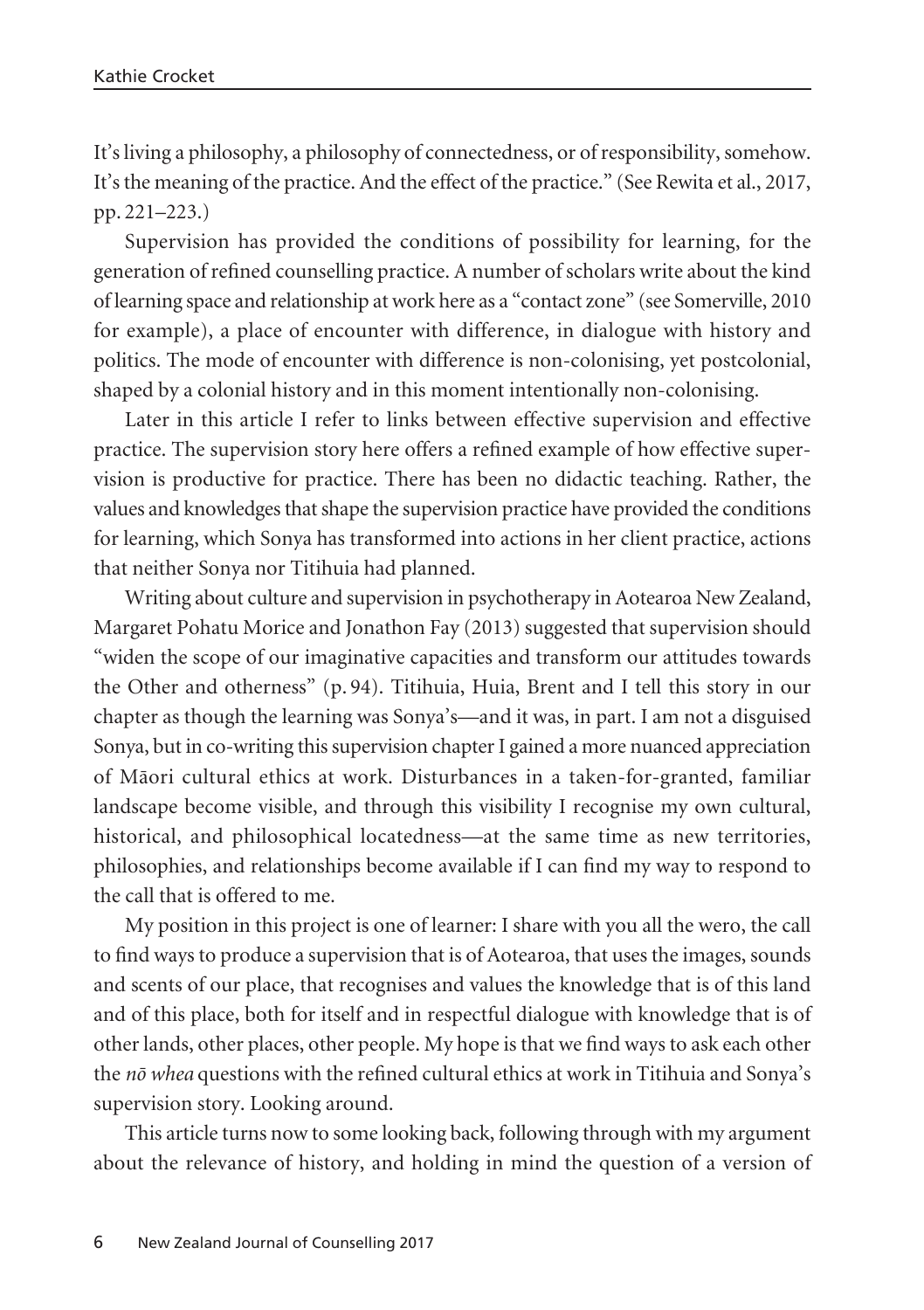supervision that takes location seriously. Margaret Mahy (2000) wrote of being a world reader—despite the dissonance of snow and robins in a South Pacific Christmas. I have continued to do "world-reading" as part of asking questions about local supervision. Some of these questions have been asked in the context of small, mostly exploratory, studies undertaken with practitioners studying in the postgraduate supervision qualification in which I teach. My intention in undertaking these super vision research projects has been for supervisors in our research groups to grapple with questions significant for the practice of supervision in Aotearoa New Zealand.

For example, our first study, published in 2004, investigated supervisory responsibility in New Zealand, in the light of significant differences within the international literature. In the United Kingdom, David King and Sue Wheeler (1999) had argued that "the extent of supervisor responsibility is unclear ethically, legally and practically" (p. 227). There was nothing unclear, however, about this statement from Borders and Leddick (1987), writing in a handbook published in the United States by the American Counseling Association: "you [the supervisor] are responsible for both a counselor and that counselor's clients, and for the counselor's learning and the counselor's welfare" (p. 2).

In response to a discussion about supervisor responsibility in my PhD, the international, US-based examiner pointed out that Californian law required supervisors to be on-site 50% of the time while unlicensed practitioners were seeing clients, that is on-site and responsible for their practice, ethically and legally, the supervisor's licence covering the work of the unlicensed counsellors for whom they held responsibility. Following licensure, however, supervision is neither mandated nor expected. We cannot, then, read North American supervision literature as though it directly applies in Aotearoa New Zealand.

In practice, asking questions about responsibility might mean considering carefully whether we sign, without modification, agency-initiated standard supervision agreements that state, for example, that supervision will "ensure" safe practice. What responsibilities are supervisors in New Zealand expected to take on? Do we have the same confusions that Wheeler and King (2001) reported about the responsibilities of supervisors? Since our 2004 study, NZAC has incrementally placed more responsibilities within supervision, the most recent example being planning, documenting, and reviewing the formal continuing professional development process. There are subtle shifts in supervisory responsibility with each of these moves, and I suggest that we need to keep asking about the implications for the practice of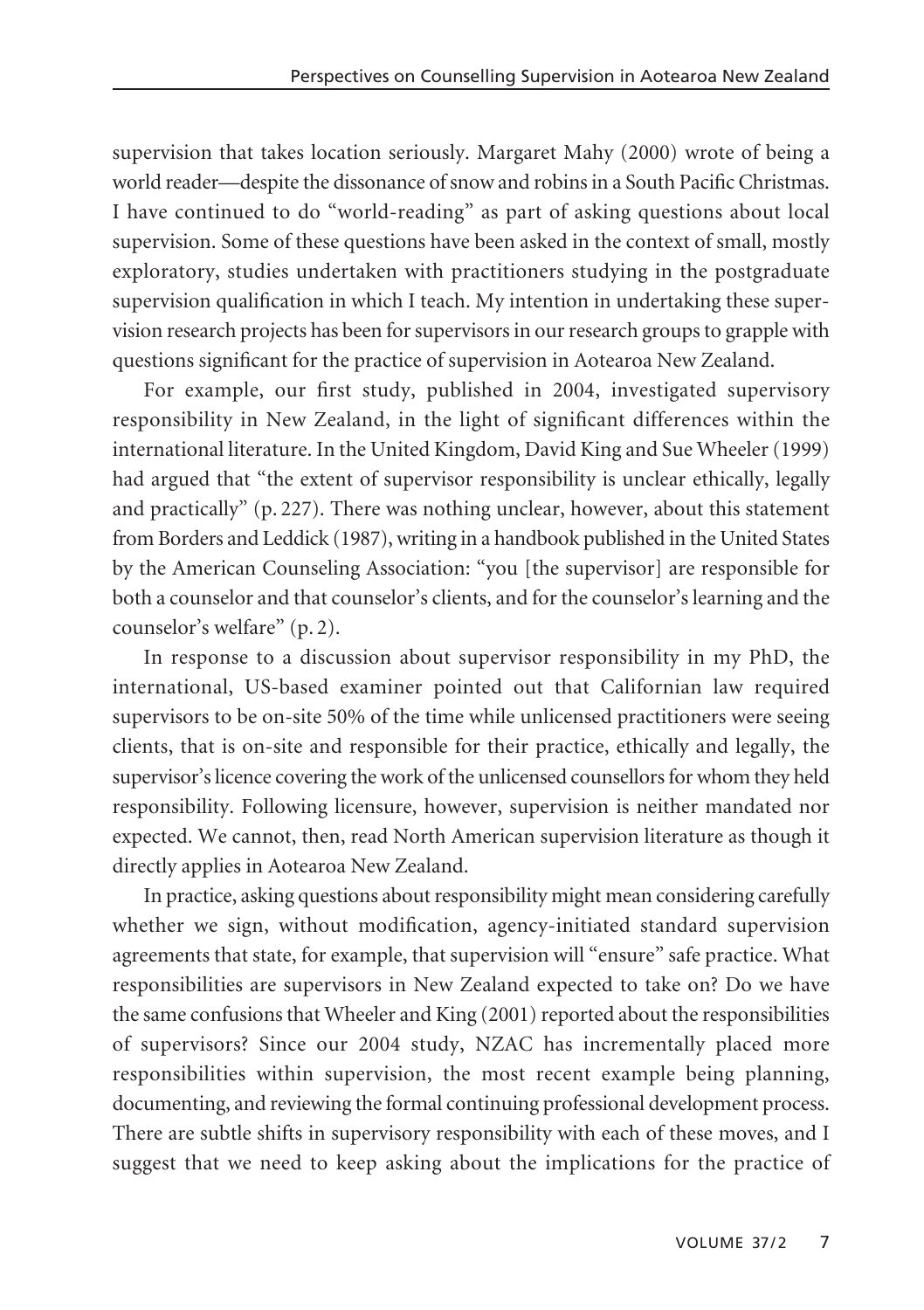supervision. I suggest this is an area ripe for research investigation: it's time to look around again in order to look forward.

The next two research studies undertaken in our postgraduate supervision programme focused on links between effective supervision and effective counselling (Crocket et al., 2007; Crocket, Pentecost, et al., 2009). How does the profession substantiate its claims for the benefits of supervision playing out as benefits for clients? Writing in the field of addictions, Kavanagh, Spence, Wilson and Crow (2002) suggested that "the literature on supervision is heavy on opinion, theory and recommendations, but very light on good evidence" (p. 248). What constitutes "good evidence" is of course a matter of debate, and not only in counselling or supervision (Banja, 2005; Beech, 2005; Busch, 2012; Daniel & McLeod, 2006; Goss & Rose, 2002; Porter & O'Halloran, 2009; Wampold & Bhati, 2004). And there are Feltham's (2000) questions about whether supervision serves the profession's self-interests more than clients' interests, and what research might tell us about such questions.

In our 2007 study we sought supervisor perspectives, and in our 2009 study practitioner perspectives, in investigating whether clients benefit from supervision, and if so, how. Highlighted by both studies was the potential for transparency between supervision and counselling: speaking with clients about ideas generated in supervision, for example; or a recorded interview in supervision where the practitioner reflects on developments in the client's life and takes the recording back to practice, witnessing to movements over time. These practices are not random actions, of course, but carry carefully theorised therapeutic purposes.

I recall the first time I made such a recording in supervision, a catalytic learning moment described briefly in a chapter on narrative approaches to supervision (Crocket, 2004b). The counsellor—I'll call her Jan—was beginning to wonder if the small change that had been achieved was all that was available to her client, a woman struggling with agoraphobia and living in a patriarchal, unhappy relationship. Was the counselling done, Jan wondered? In the face of Jan's sense of disappointment that she might have to settle for the client remaining in a place of struggle and oppression, I asked if I might interview her about what had come prior to the disappointment she was now experiencing, about what had transpired in the earlier phases of the counselling. This conversation might give some perspective on Jan's question of whether the counselling was done. We agreed to record the interview.

As Jan responded to my questions about the counselling so far, the changes the client had achieved, and how the counselling had contributed, while acknowledging also what the client was up against, Jan began to tell a story that carried a sense of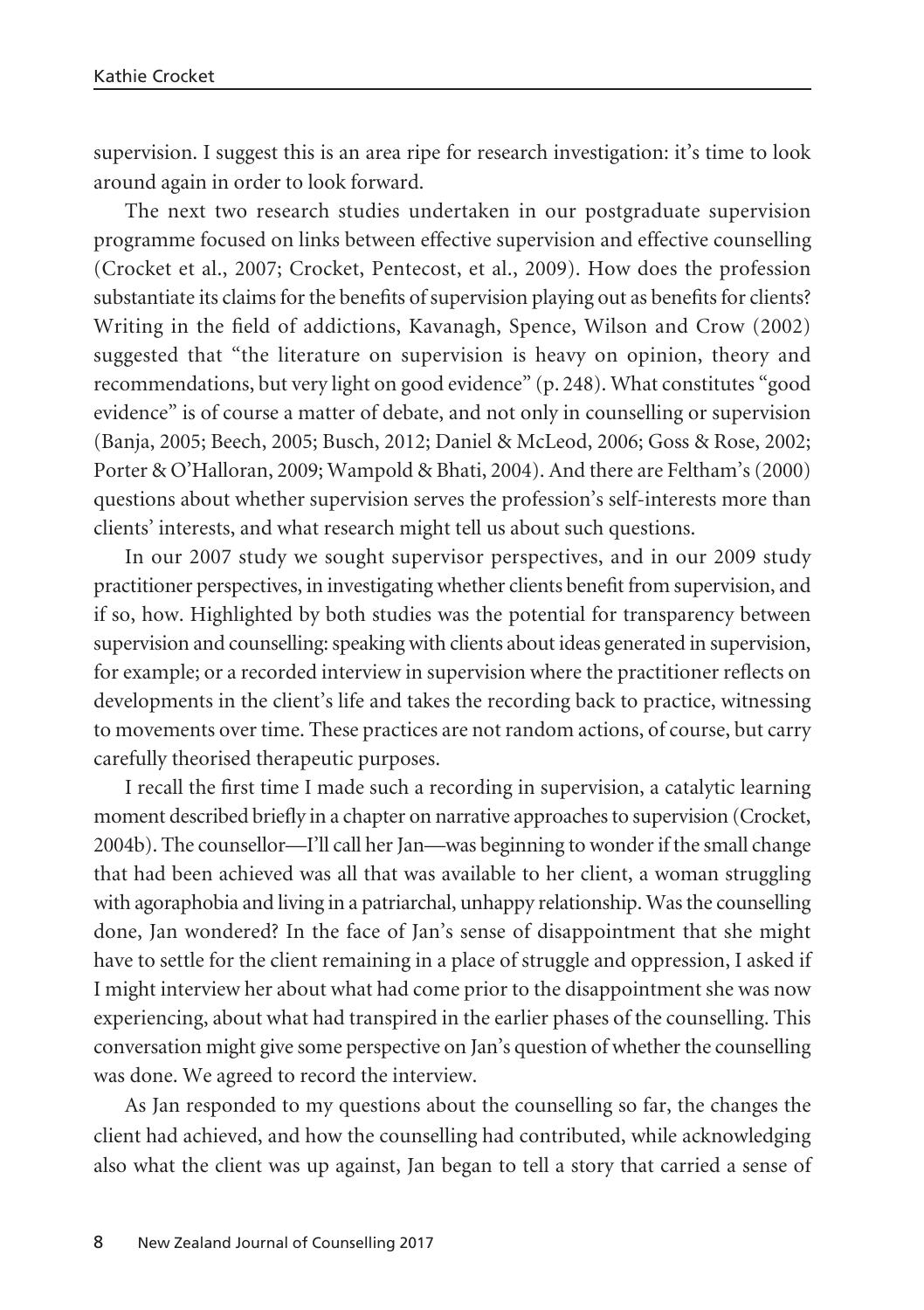acknowledgement of and awe about the change that had been made, in the face of what the client was up against. In the telling, Jan began to load these steps of change with greater significance. In telling the steps that had already been taken by the client, and how the counselling had contributed to these steps, Jan regained some small sense of optimism for further change for her client: Jan thought that she knew enough about her client to think that she wouldn't give up on her hope for life to be less of a struggle. But, Jan wondered, did she herself want the change more than the client, or want more change than was enough for the client? Perhaps the client could see the change more clearly than Jan could, and this was as far as she wanted to go? As we explored these possibilities the idea developed between us that Jan would take the recording and play it to the client in the next counselling session, consulting her about how accurate Jan's understandings were, and how far they matched with the client's experience of the counselling so far, the developments the client had made in her life, and what the client made of where things were now.

This review of a supervision recording served as an important staging post in the counselling. Hearing Jan's respectful story of all that she had done to break away from the oppressions of patriarchy and agoraphobia, the client was supported to stitch herself into a story of change, witnessed by the counsellor, and by my questions as supervisor. By taking the recording across the border, back from supervision to counselling, we three became members of a community of concern. As supervisor, I did not undertake the counselling work on behalf of the counsellor, but I did actively participate as part of the therapeutic system. Inquiring from a different perspective about the work that had been done in counselling already, I asked what Jan made of that; and through this inquiry our conversation entered into the possibility of restoring optimism, at the least consulting the client in a spirit of partnership about her hopes, fulfilled or continuing, for change in her life. As Kaethe Weingarten (2003) wrote: "Hope is something we do with others. Hope is too important—its effects on body and soul too significant—to leave to individuals alone" (p. 402).

I tell this supervision practice story in illustration of one of the findings of our studies, the suggestion that there may be benefit for clients when the links between supervision and counselling are made more explicit, more transparent, when such practices fit with the therapeutic understandings that shape both the counselling and the supervision (Crocket, 2004b).

Our studies asked, "What are the links between effective supervision and effective practice?" Having told one story from my practice, I imagine the rich practice stories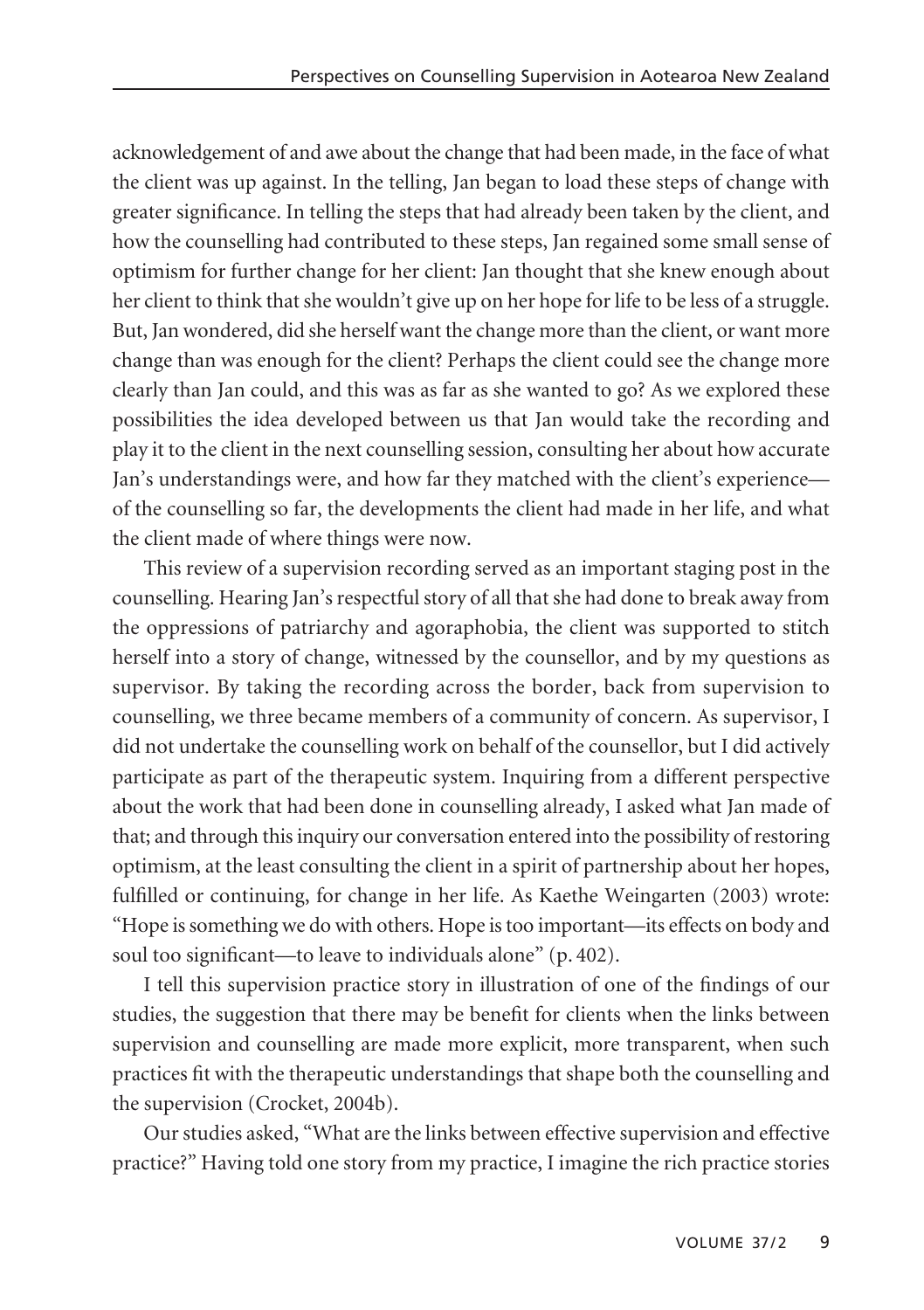readers might have to tell that substantiate claims that supervision benefits clients. I invite you to pause for a moment in your reading, to reflect on what might come to mind. And next I imagine these moments, collected together, story after story after story, constituting a moving document of evidence about the effectiveness of supervision for counselling practice.

While each of these studies has been small and exploratory, over time we have canvassed major considerations for supervision in Aotearoa New Zealand. Our next focus identified and investigated two apparently contradictory directions current in supervision (Crocket, Cahill, et al., 2009):

*In one direction, supervision has come to be understood as a discipline in its own right. This direction produces the possibility of inter-disciplinary, or crossdisciplinary, supervision. In the second direction, professional regulation and membership require within-discipline supervision. Within counselling, there has been little exploration of these apparently contradictory directions.* (p. 25)

Through this study we came to think on more specific terms about forms of supervision: clinical supervision, professional supervision, cultural supervision, administrative supervision, personal supervision, consultative supervision. Yet, we noted, "We call it all supervision." As well, "we all call it supervision" (p. 40), despite distinctions and differences between our practices. Interdisciplinary supervision, we found, might help us see beyond the limitations of our own professional horizons, and has the potential to enhance inter-professional respect—with the caveat that there is much to be negotiated and understood about difference.

The next study investigated culture and supervision (Crocket et al., 2013, 2015), the later article, in part, in response to one of the few Aotearoa New Zealand articles that address supervision and culture, quoted above for its suggestion that supervision should "widen the scope of our imaginative capacities and transform our attitudes towards the Other and otherness" (Pohatu Morice & Fay, 2013, p. 94).

In the 2013 article, we used the concept of the threshold for *the space between* in which we found ourselves. Ranginui Walker (2005) wrote of Täne as the progenitor of research activity, in his pushing apart of Ranginui and Papatüänuku—and here we were in shared exploration of this *between* space of inquiry about supervision and culture, a space of both connection and separation. In separating, indeed wrenching apart, what was previously seen as inseparable, Täne opened up space for new possibilities to emerge, in the between of light and life, in te ao märama. Our research group wrote a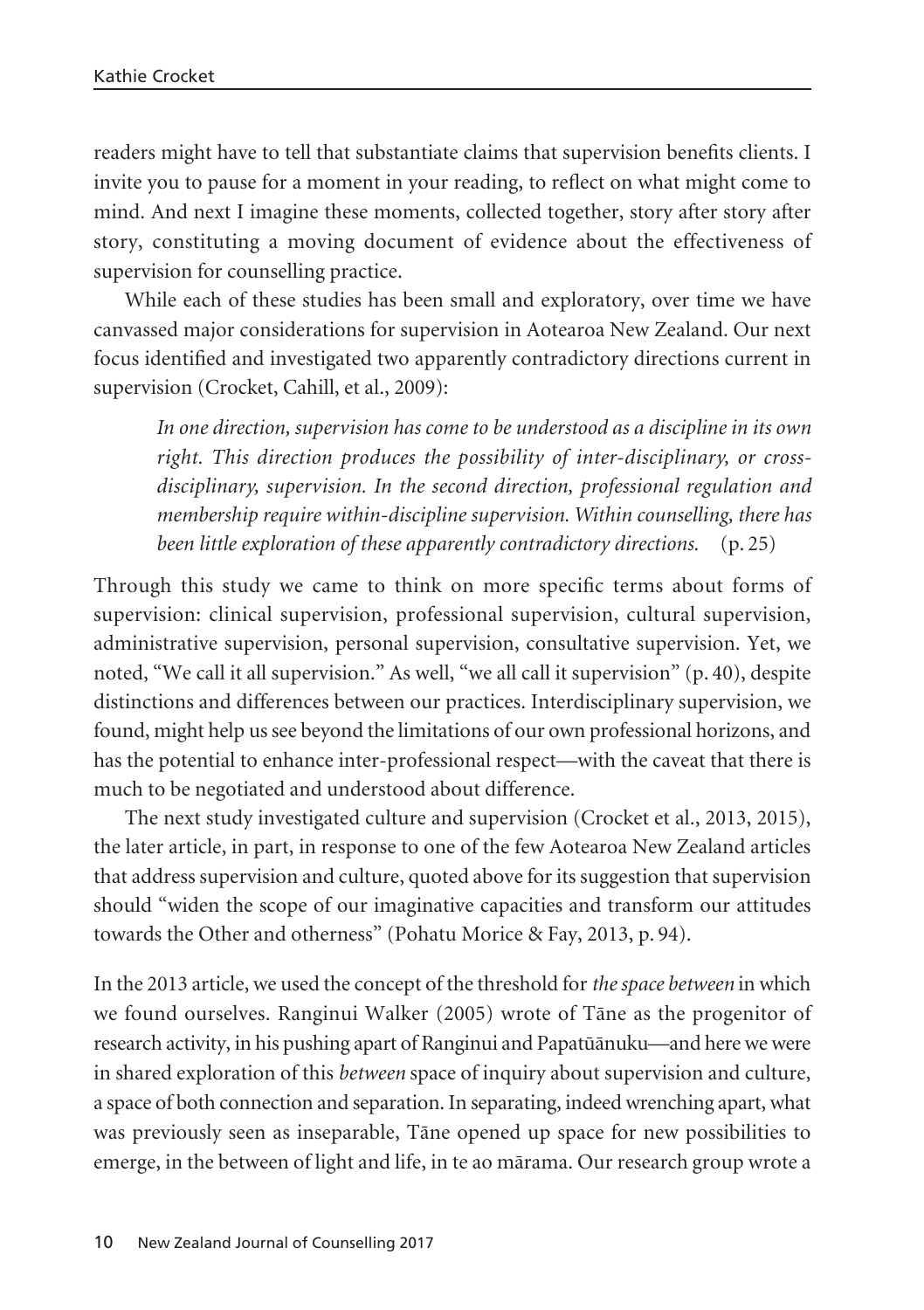series of stories about the thresholds we found ourselves on, using the idea of the architectural threshold as a passageway in the middle of things, attached to things each different from itself.

For example, Brent and Bernard wrote:

*Noticing an agricultural aspect of the threshold metaphor—the threshings are material left from harvest laid over mud in a doorway to provide an hospitable entrance—highlighted an appreciation for the threshings. We discussed the practical use and symbolic act of placing threshings over muddy and rough terrain (of relationship), communicating an intention to offer hospitality and a place to stand together. A fluid place of tentativeness, caution and tension, as well as a place of encounter where commonality and connection were sought—similar to the powhiri process of gathering at the waharoa and moving on to the marae atea.* (Crocket et al., 2013, p. 75)

In this writing, Brent, Ngäti Porou, and Bernard, who identifies as Australian of convict heritage, each draw on a range of cultural practices and knowledges in their own histories and in shared histories—the threshings, the waharoa, the ätea, the threshold—to learn together in and from difference.

For each of us in the research group, the threshold metaphor took us directly to our struggles for and hopes of cultural partnership and supervision, with supervision a central site and relationship in which counsellors grapple with experiences of becoming, in the middle of things: in the midst of care, passion, frustration, hopes and fears, in the midst of the responsibilities encountered at the thresholds where clients invite us into their lives. We hope that the dialogic emphasis of these articles (Crocket et al., 2013, 2015), enhanced by Titihuia Rewita's (2013) response to the first, are making some contribution to thoughtful and responsible practices of supervision, in a spirit of learning with and from each other, with and from difference.

Our most recent study (Flanagan et al., 2017) makes a quite different contribution, more purposefully looking forward. One feature of contemporary supervision is the use of e-technologies. If we want to record our counselling practice to discuss in supervision we no longer need a large video recorder on a bulky tripod—a small mobile phone will take care of any recording. Playback is similarly less physically cumbersome. Recording of supervision itself is much easier—and if you want value for money, it's an excellent idea to record your supervision and later listen to the conversation from another vantage/listening point. I think of the counsellor I met with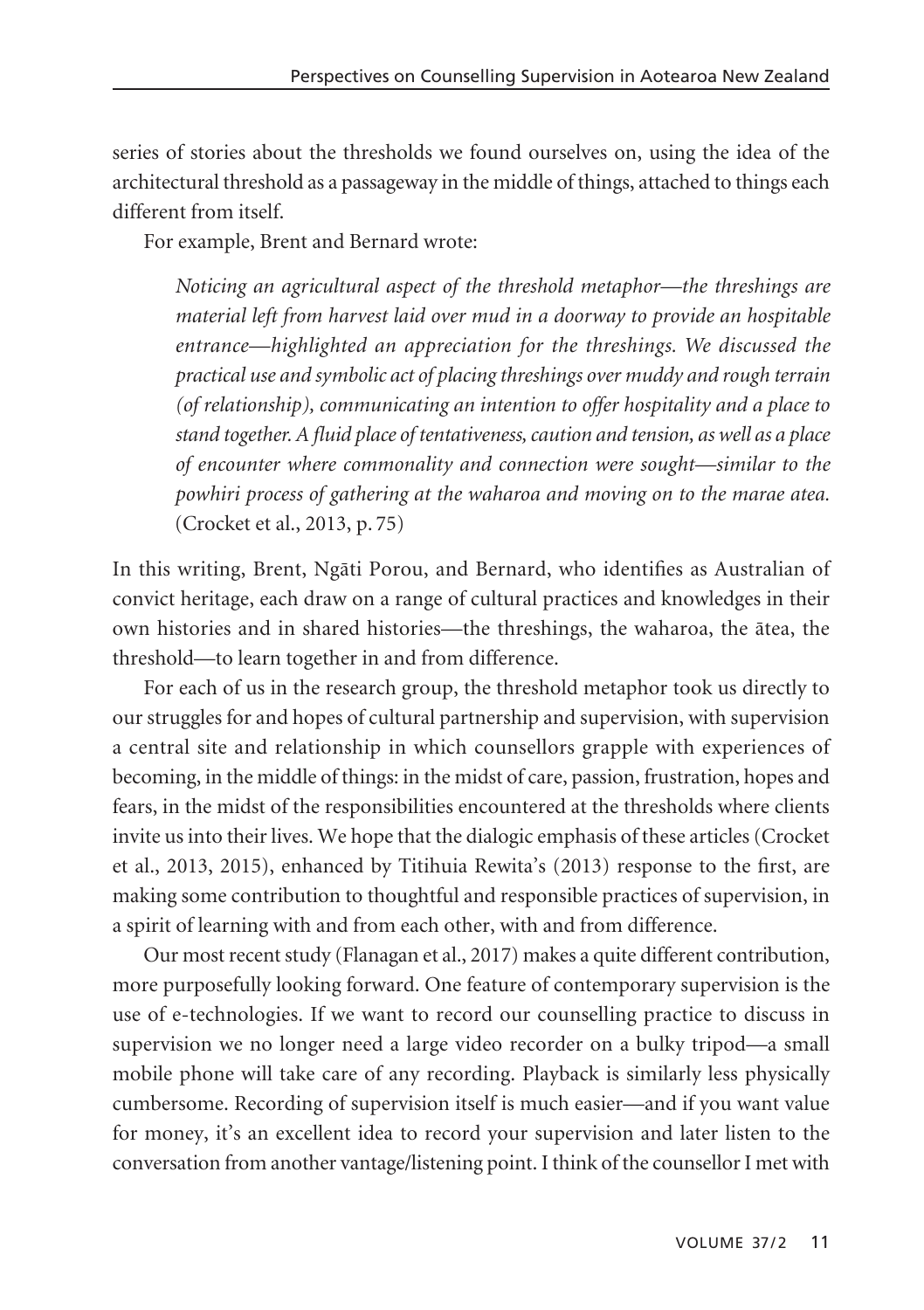in supervision many years ago who travelled two hours to supervision—listening to the tape of the previous supervision on the way up, and that day's supervision on the way back. It was a great pleasure to participate in supervision with someone who valued it in that way. But now that practitioner would not necessarily have the twohour drive: e-technologies can change life for rural practitioners as long as they have enough bandwidth available. E-technology can extend our communities of practice.

At this point in my keynote address, I paused to extend an invitation to some members of my community of practice, also at the conference, to join me. Caroline Cottrill, Vic Marsden, Liz Roberts and Jean Young, four supervisors enrolled in the Post Graduate Certificate in Counselling (Counselling Supervision) at Waikato University, as part of their study undertook a small research project, a qualitative investigation of the use of e-technologies in supervision.

While the full research report had just been published (Flanagan et al., 2017), as noted above, we took the opportunity to highlight some key aspects of the study for their relevance for a future-focused discussion of supervision:

What we are talking about here comes with various names: web-conference supervision, e-supervision, distance supervision, online supervision, cyber supervision, technology-assisted supervision.

We started our study with a title that focused on the ethics and the pragmatics of these forms of supervision. The two—ethics and pragmatics work hand in hand. For example, it has both ethical and pragmatic implications where a computer is set up, and what is in the background and visible on camera, as we undertake supervision via e-technology, whether as counsellor or supervisor. We may speak more loudly on Skype than we do face to face or have the volume turned up to hear clearly: What are the implications of this noise level for privacy?

And there are a number of clauses in the NZAC Code of Ethics (2016) that refer to competence (4.8, 5.14, 5.2b, 5.9). Competence includes more than whether or not a counsellor is competent to counsel in a particular area of practice, or whether a supervisor is competent to supervise a particular counsellor. When we think in e-tech terms, competence includes whether both parties have the practical e-tech knowledge to undertake supervision in this way, ensuring privacy and online security. There is a warning in an Australian study by Deane and colleagues (2015) about the use of e-technology in supervision in psychology. These authors made the sobering comment: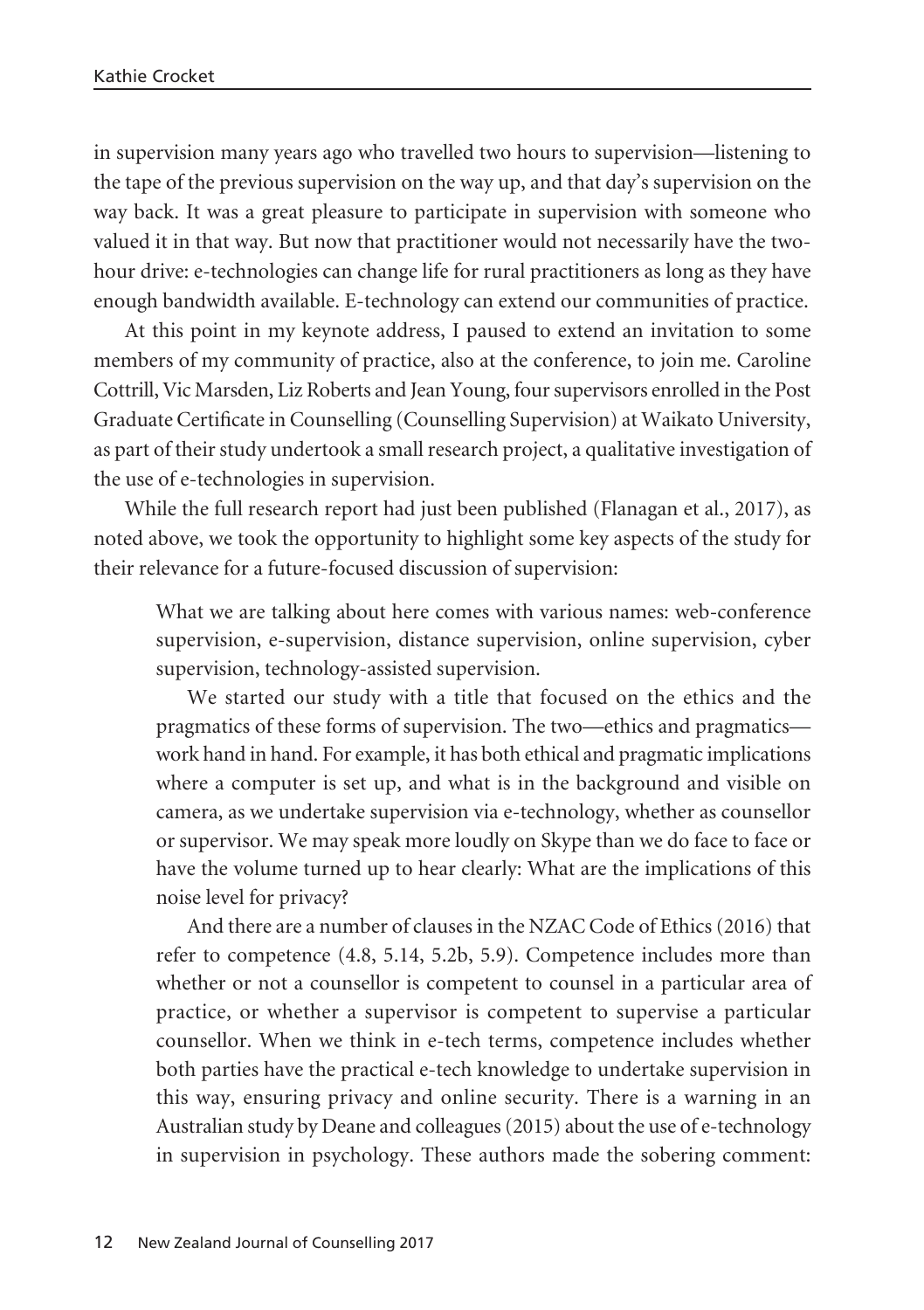"users are a primary weakness in any digital system, and user education is imperative in combatting this" (p. 246). So we add e-technology to our list of professional development plans, for discussion in supervision.

Our small exploratory study involved semi-structured interviews with five supervisors, all of whom supervised via e-technologies, as well as engaging in face to face supervision. Interestingly all of them were over 55—not a digital native amongst them!

Maybe not, but none of them reported particular difficulty with learning or becoming familiar with the technology. And perhaps that's not surprising those who were available to participate in a study of e-tech in supervision would most likely be supervisors using e-tech with some confidence.

That doesn't mean it was all easy. One participant in our study commented: "I'm not at all tech efficient . . . I have learned what I need to know. I don't think it took me very long once I had gotten over my tech anxiety."

Indeed, two participants commented on what became possible when a level of technical mastery meant the technology faded into the background. One said: "The technology's often something that disappears out of your mind. Once you set yourself up and you're sitting here and you get into supervision, it kind of just disappears."

Similarly another reported: "The supervision conversation just sort of flows once you get really connected with the conversation."

This is not to say that participants assumed that relationship just happened, just flowed. Participants reported that particular attention was paid to a number of intersections of relationship and technology.

One participant suggested that the physical space she occupied was relevant and could be shared visually: "I can imagine myself holding the computer and showing the person my surrounds—my dog, the weather—that's part of the relationship isn't it?"

Another preferred to construct the setting as visually neutral, saying "It's about keeping my private world out of the picture and giving an open scene."

These contrasting preferences perhaps raise the question of how our preferences for the style of our cyber spaces reflect our preferences for the material spaces of our professional offices. How much do we bring in or leave out and why? What are our preferences about how we do relationship, in person or across cyber space, including setting and monitoring boundaries?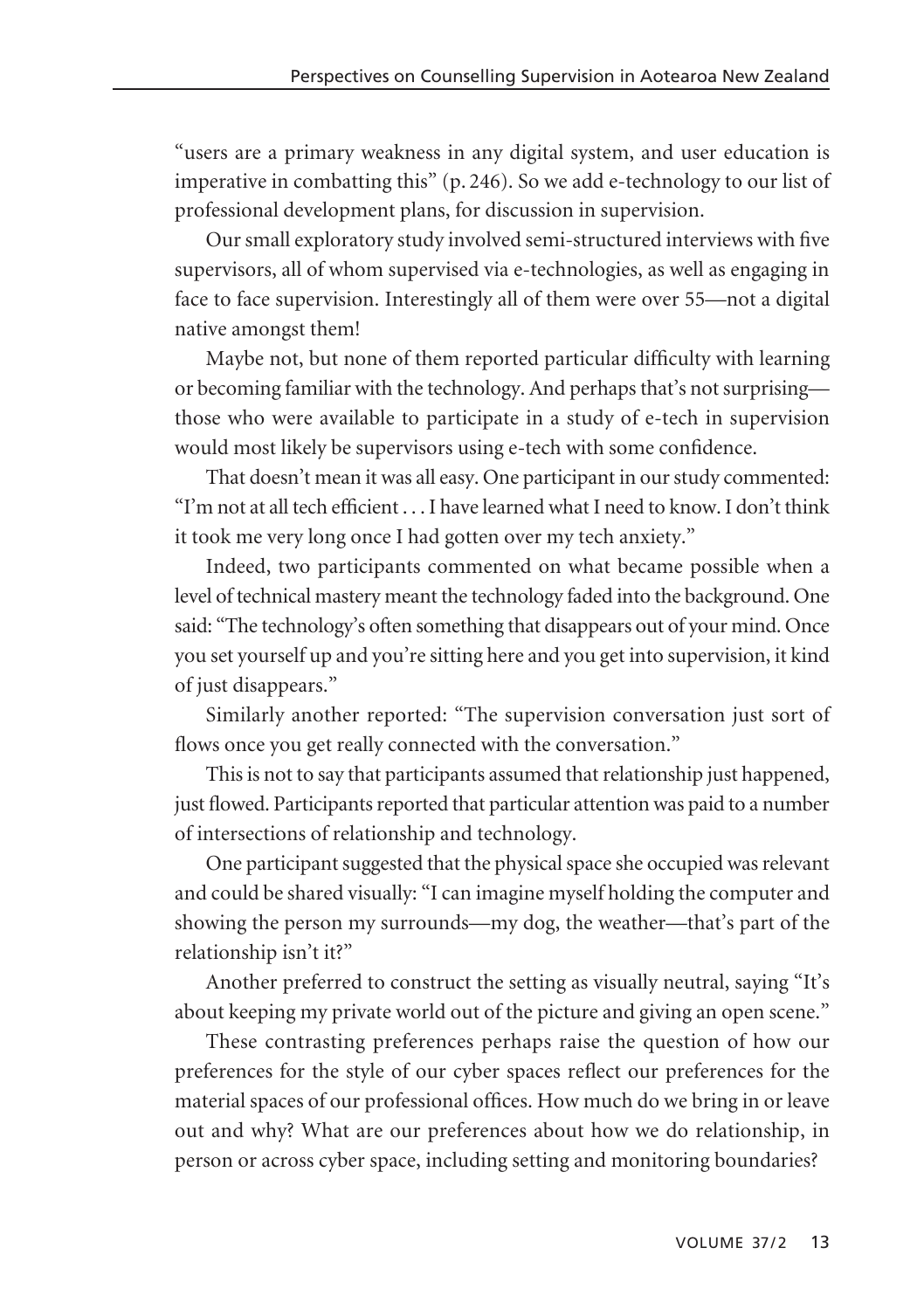One participant spoke about learning to be more intentional in building a relationship over Skype, something they had missed doing when they first began e-supervision: "Now I make an effort to share a bit of myself, bringing the relationship into it and making sure I am asking questions about how they are doing as we go along."

Another participant commented: "It takes a lot longer to build up a rich relationship . . . more effort in it, effort in seeking to understand what the counsellor was saying."

Most participants preferred a hybrid version of supervision, with face to face initial meetings, or face to face occasional meetings where that was possible. Esupervision appears to occur primarily when a practitioner does not have access to a local supervisor, or to a local supervisor with a particular speciality.

E-supervision is not confined by national borders: supervisors in our study had supervised practitioners in international settings. There may be complexities here in terms of different codes of ethics, or different legal arrangements, but no particular problems were reported.

And while we might think of hybrid supervision being based in the use of Skype with occasional face to face meetings because of distance, we heard of instances when the structure might be flipped completely even in situations of proximity.

Skype may also be employed in place of the usual face to face supervision in response to a practitioner wanting to consult about safe practice. When availability in an emergency situation has been already negotiated, it may be possible to have a consultation on Skype if a crisis arises—when the meeting of timetables for face to face consultation might be difficult. Our study notes the importance of negotiating online availability at the time supervision itself is first negotiated and during ongoing reviews, given that e-technology potentially increases supervisor accessibility. How accessible do you want to be as a supervisor? This question may become more relevant when supervisors offer Skype or email supervision. This small exploratory study suggests that cyber supervision is a useful complement to traditional face to face supervision, with digital migrants finding their ways around the interwoven pragmatics and ethics.

More than a therapeutic generation ago, one-way screens in family therapy introduced a technology that unsettled assumptions about therapy boundaries in reconfiguring both space and relationship. Live supervision became possible,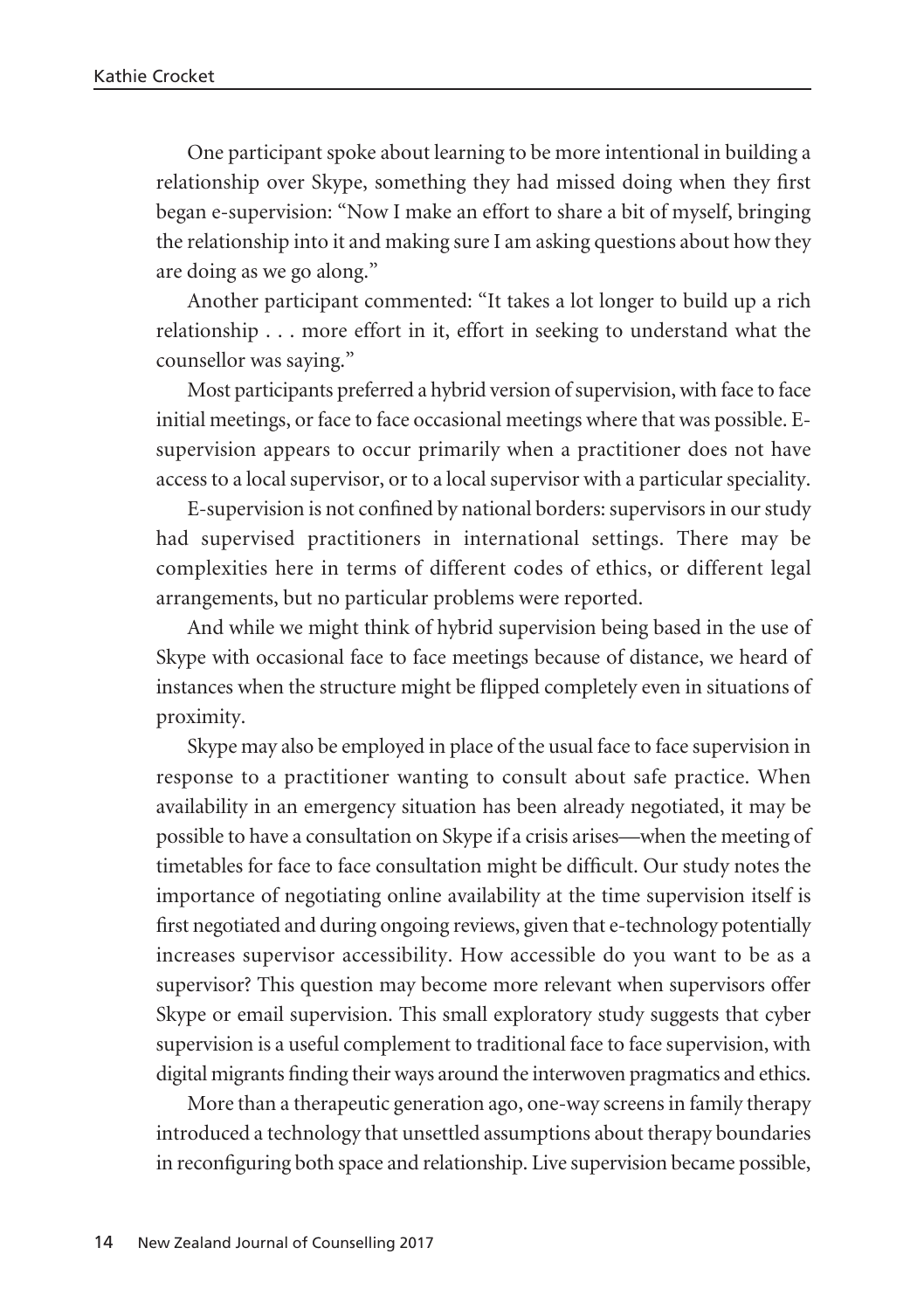the supervisor more visibly present in therapeutic practice (Bubenzer, West, & Gold, 1991; Heppner et al., 1994; Lambert, 1989).

Although the technology was available, perhaps many of you here might not have made use of one-way screens, or experienced live supervision? Certainly supervision by report has remained the dominant mode in counselling. What is your perspective on this new technology? Skype and similar technologies appear to make a move in a different direction than the live supervsion of the one-way screen, from more supervisory presence to something of an absence a presence in supervision that gets actualised only in cyber space.

Or perhaps technology will in time offer us options for *more* presence as supervisors—how far away is live supervision of practice via Skype? Perhaps it is already here?

Whatever your experience thus far, we hope you will take with you today some questions:

- about what aspects of e-technology you already embrace in supervision;
- what aspects you are approaching with caution;
- and why.

This brief report becomes the last in a series as supervisors studying with us have investigated supervision practice in Aotearoa, focusing on what we considered to be important practice questions to address at that time. Looking forward, what small piece of supervision research would you, as reader, suggest we might undertake in the next iteration of this class? What do you think are the critical questions for counselling supervision?

In this article, I have done some looking back, looking around, looking forward. My main focus has been on the aspirational. In closing I briefly look around at the most significant rupture I identify for supervision right now, the significant changes in the social service landscape. While the investigation the Education Review Office (2013) undertook of school guidance and counselling as part of the Prime Minister's Young People's Mental Health Project seemed to hold the ground for counselling in schools, beyond secondary schools there are some very significant challenges for counselling, for our shared values, for our principles and practices. As a recent example, on Radio New Zealand in April 2017, Anne Tolley, Minister of Social Development in the former National-led government, described the research that her ministry officials had provided as "only an opinion." Policy advice was derided as "only an opinion" when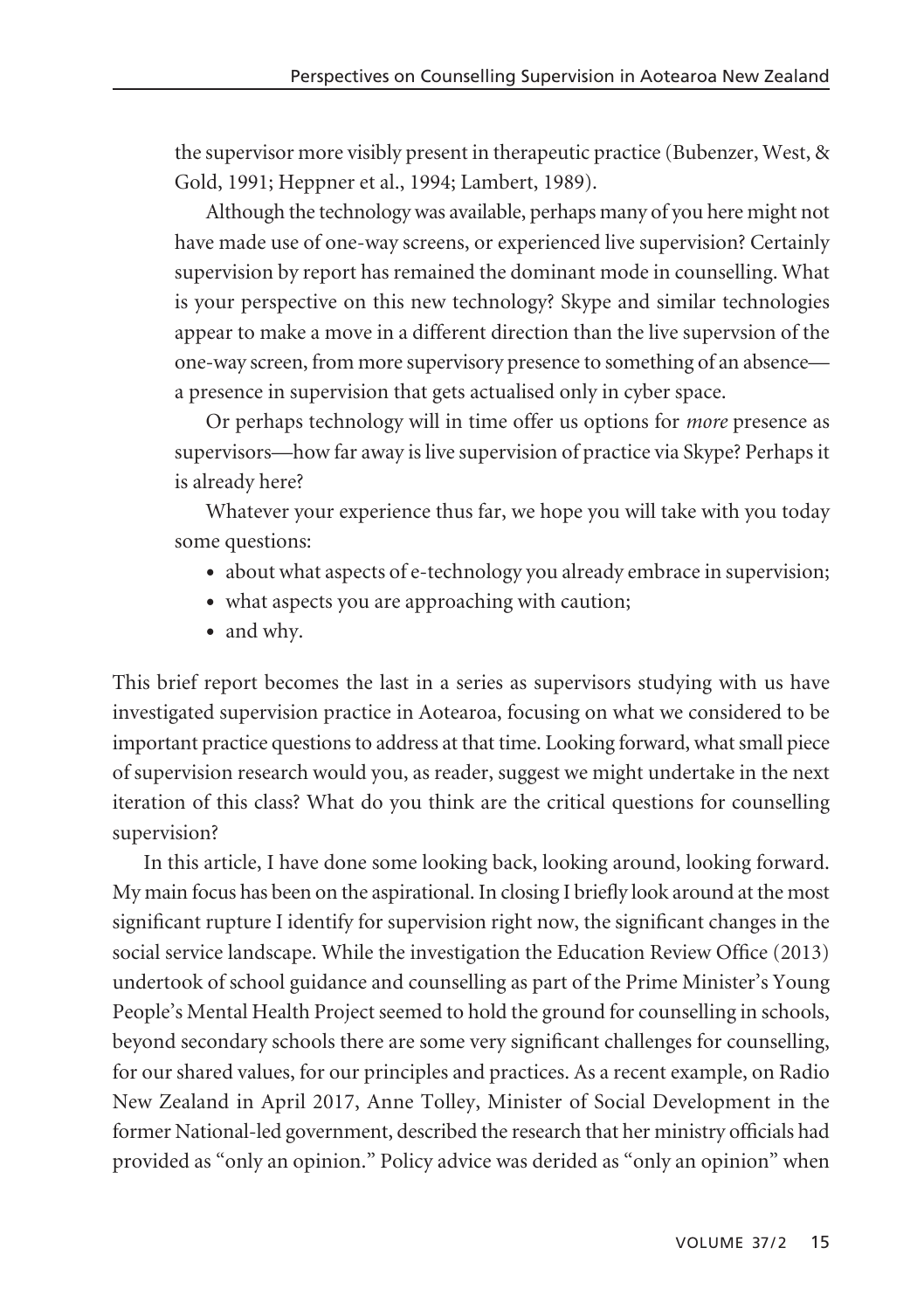it represented a perspective that differed from an ideological approach to service delivery the minister preferred, one with serious implications for client privacy and confidentiality (see 'Anne Tolley responds', 2017).

However, rather than looking around and finishing this address on a note of despondency, I want to acknowledge the honourable professional work that goes on every day in supervision rooms in these changing and challenging neoliberal times. The world in which counsellors practise today in Aotearoa is shaped not only by shifting tectonic plates, but also by economic and political shifts that are incrementally changing the social contract of our society. In our practice in counselling and supervision we cannot avoid these changing terms, and we should not think that words like *accountability* and *regulation* are benign just because it is we who speak them to each other. That is also the work for supervision—and perhaps for supervision research to continue to consider rigorously: how we respond to our immediate relational responsibilities, the wider responsibilities invoked by the tasks of supervision, our wider responsibilities as members of a professional association, and as citizens of a postcolonial country, in a world that daily confronts us with what Kaethe Weingarten (2003) calls common shock.

We live in threshold times. As I look around at these responsiblities, I need the solidarity offered by professional community events, such as the gathering of supervisors at which I offered this keynote address, in order to sustain my hopes for care, for justice, for ethics. I am grateful for the presence and contributions of participants on that day—and for your interest in supervision as a reader of this article. Ngä mihi nui ki a koutou kätoa.

### Note

1. In N. Borrell & K. Butterworth (Eds.) (2008). *The taste of nashi: New Zealand haiku*. Wellington, New Zealand: Windrift. Used with permission.

### References

- 'Anne Tolley responds to criticism of data collection plan'. Morning Report, Radio New Zealand National, 6 April 2017. http://www.radionz.co.nz/national/programmes/ morningreport/audio/201839348/anne-tolley-responds-to-criticism-of-data-collectionplan).
- Banja, J. D. (2005). Reflections on the ethical dimensions of outcomes research. *Rehabilitation Psychology. Special Issue: Outcome Measurement in Rehabilitation*, *50*(1), 79–86.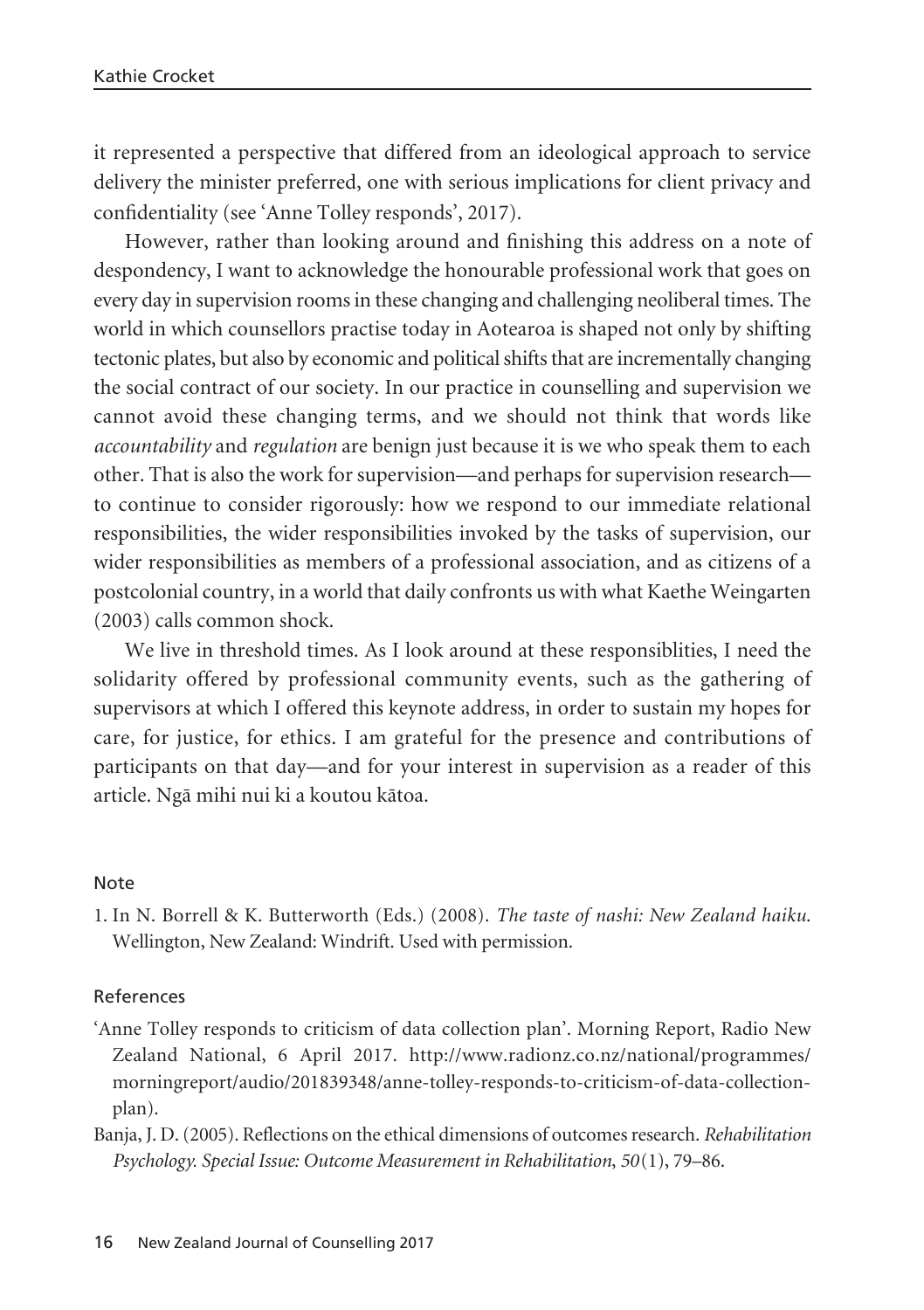- Beech, I. (2005). Deconstructing evidence-based practice. *Journal of Psychiatric and Mental Health Nursing*, *12*(4), 508–509.
- Bell, A. (2017). Working from where we are: A response from Aotearoa New Zealand. *Higher Education Research & Development*, *36*(1), 16–20.
- Borders, L. D. & Leddick, G. R. (1987). *Handbook of counseling supervision.* Alexandria, VA: Association for Counselor Education and Supervision.
- Bubenzer, D. L., West, J. D., & Gold, J. M. (1991). Use of live supervision in counselor preparation. *Counselor Education and Supervision*, *30*(4), 301–308.
- Busch, R. (2012). Problematizing social context in evidence-based therapy evaluation practice/governance. In A. Locke & T. Strong (Eds.), *Discursive perspectives in therapeutic practice* (pp. 245–268). Oxford, UK: Oxford University Press.
- Connell, R. W. (2007). *Southern theory*. Crows Nest, Australia: Allen & Unwin.
- Crocket, K. (2001). *Narrative approaches in counselling supervision.* Doctoral thesis. University of Waikato, Hamilton, New Zealand.
- Crocket, K. (2004a). *Working on the fault lines: A perspective on counselling supervision in New Zealand*. Keynote presentation presented at the National Supervision Conference, Weaving together the strands of supervision, Auckland, New Zealand.
- Crocket, K. (2004b). Storying counselors: Producing professional selves in supervision. In D. Paré & G. Larner (Eds.), *Collaborative practice in psychology and therapy* (pp. 171–181). New York, NY: Haworth Press.
- Crocket, K., Cahill, F., Flanagan, P., Franklin, J., McGill, R., Stewart, A., … Mulcahy, D. (2009). Possibilities and limits of cross-disciplinary supervision. *New Zealand Journal of Counselling*, *29*(2), 25–43.
- Crocket, K., Flanagan, P., Alford, Z., Allen, J., Baird, J., Bruce, A., … Swann, H. (2013). Supervision and culture: Meeting at thresholds. *New Zealand Journal of Counselling*, *33*(1), 68–86.
- Crocket, K., Flanagan, P., Swann, H., Swann, B., Soundy, T., & Smith, B. (2015). Supervision as cultural partnership: Contributions to dialogue. *Ata: Journal of Psychotherapy Aotearoa New Zealand*, *19*(1), 67–82.
- Crocket, K., Gaddis, S., Flintoff, V., Lammers, M., Malcolm, P., McLachlan, D., … Schoffelmeer, E. (2007). Shaping supervision practice through research: Effects of supervision for counselling practice. *New Zealand Journal of Counselling*, *27*(1), 55–70.
- Crocket, K., Pentecost, M., Cresswell, R., Paice, C., Tollestrup, D., de Vries, M., & Wolfe, R. (2009). Informing supervision practice through research: A narrative inquiry. *Counselling and Psychotherapy Research*, *9*(2), 101–107.
- Daniel, T., & McLeod, J. (2006). Weighing up the evidence: A qualitative analysis of how person-centred counsellors evaluate the effectiveness of their practice. *Counselling and Psychotherapy Research*, *6*(4), 244–249.
- Deane, F. P., Gonsalvez, C., Blackman, R., Saffioti, D., & Andresen, R. (2015). Issues in the development of e-supervision in professional psychology: A review. *Australian Psychologist*, *50*(3), 241–247.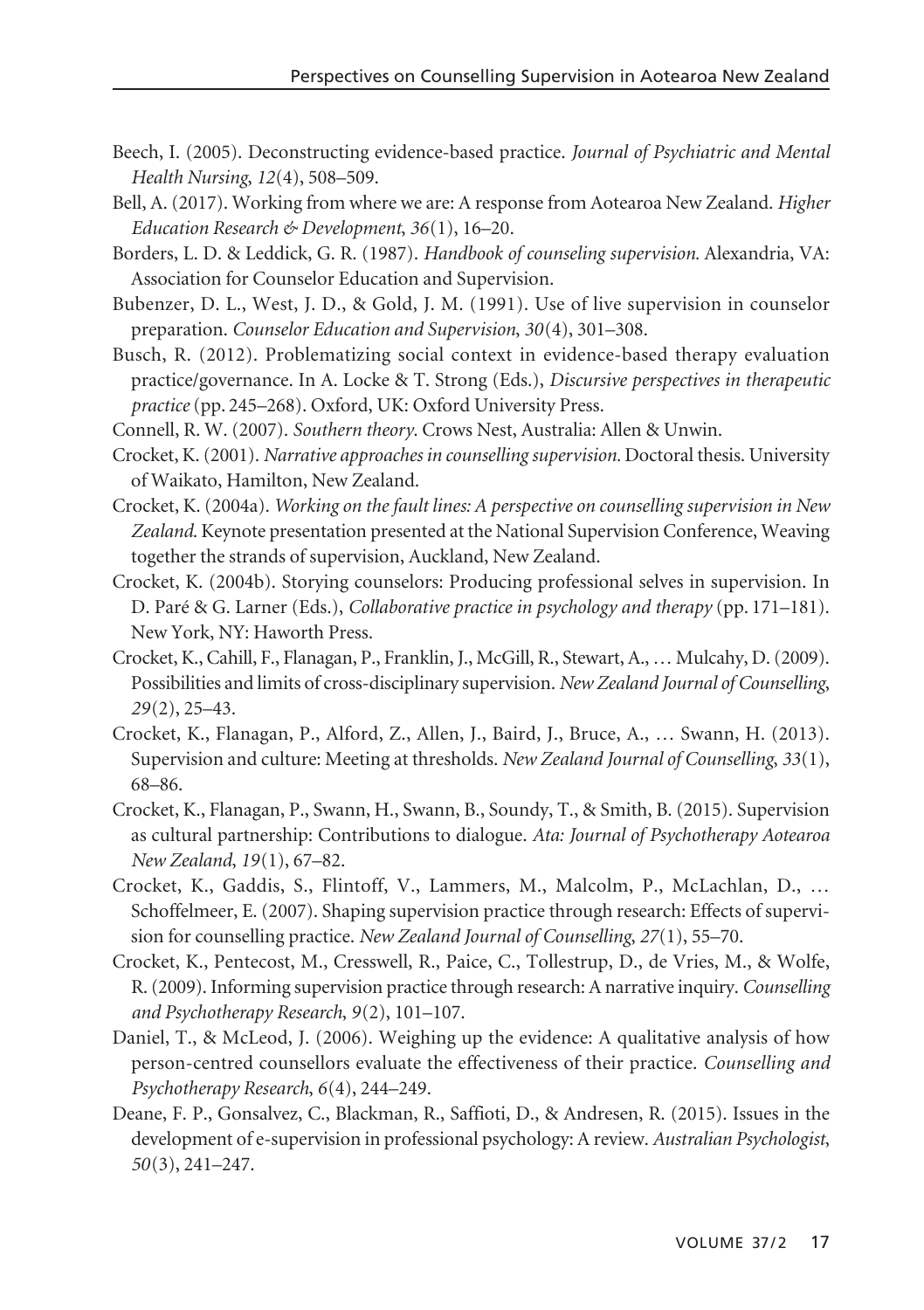- Education Review Office. (2013). *Improving guidance and counselling for students in secondary schools.* Wellington, New Zealand: Author. http://www.ero.govt.nz/assets/Uploads/ Improving-Guidance-and-Counselling-for-Students-in-Secondary-Schools-December-2013.pdf
- Feltham, C. (2000). Counselling supervision: Baseline, problems and possibilities. *Taking supervision forward: Enquiries and trends in counselling and psychotherapy* (pp. 5–24). London, UK: Sage.
- Flanagan, P., Cottrell, C., Graham, H., Marsden, V., Roberts, L., & Young, J. (2017). Ethics, relationships and pragmatics in the use of e-technologies in counselling supervision. *New Zealand Journal of Counselling*, *37*(1), 24–43.
- Goss, S., & Rose, S. (2002). Evidence-based practice: A guide for counsellors and psychotherapists. *New Zealand Journal of Counselling*, *23*(2), 67–76.
- Heppner, P. P., Kivilighan, D. M., Burnett, J. J., Berry, T. R., Goedinghaus, M., Doxsee, D., … Wallace, D. L. (1994). Dimensions that characterize supervisor interventions delivered in the context of live supervision of practicum counselors. *Journal of Counseling Psychology*, *41*(2), 227–235.
- Hoskins, T. K. (2012). A fine risk: Ethics in kaupapa Maori politics. *New Zealand Journal of Educational Studies*, *47*(2), 85–99.
- Jones, A., & Jenkins, K. (2008). Rethinking collaboration: Working the indigene-colonizer hyphen. In N. Denzin, Y. Lincoln, & L. Smith (Eds.), *Handbook of critical indigenous methodologies* (pp. 471–486). Thousand Oaks, CA: Sage.
- Kavanagh, D. J., Spence, S. H., Wilson, J., & Crow, N. (2002). Achieving effective supervision. *Drug and Alcohol Review 21*(3), 247–252.
- King, D., & Wheeler, S. (1999). The responsibilities of counsellor supervisors: A qualitative study. *British Journal of Guidance & Counselling*, *27*(2), 215–229.
- Lambert, P. (1989). Live supervision: The co-evolution of a learning context. *Dulwich Centre Newsletter* (Summer), 15–19.
- Lowe, R., & Guy, G. (1996). A reflecting team format for solution-orientated supervision: Practical guidelines and theoretical distinctions. *Journal of Systemic Therapies*, *15*(4), 26–45.
- Mahy, M. (2000). *A dissolving ghost: Essays and more*. Wellington, New Zealand: Victoria University Press.
- Manathunga, C. (2014). *Intercultural postgraduate supervision: Reimagining time, place and knowledge*. New York, NY: Routledge.
- McConkey, P. (1999). *The training of supervisors of counsellors and psychotherapists in the United Kingdom.* Wellington, New Zealand: Winston Churchill Memorial Trust.
- Penetito, W. (2009). Place-based education: Catering for curriculum, culture and community. *New Zealand Annual Review of Education*, *18*(2008), 5–29.
- Pihama, L., Smith, C., Reynolds, P., Smith, L. T., Reid, J., & Te Nana, R. (2014). Positioning historical trauma theory within Aotearoa New Zealand. *AlterNative: An International Journal of Indigenous Peoples*, *10*(3), 248–262.